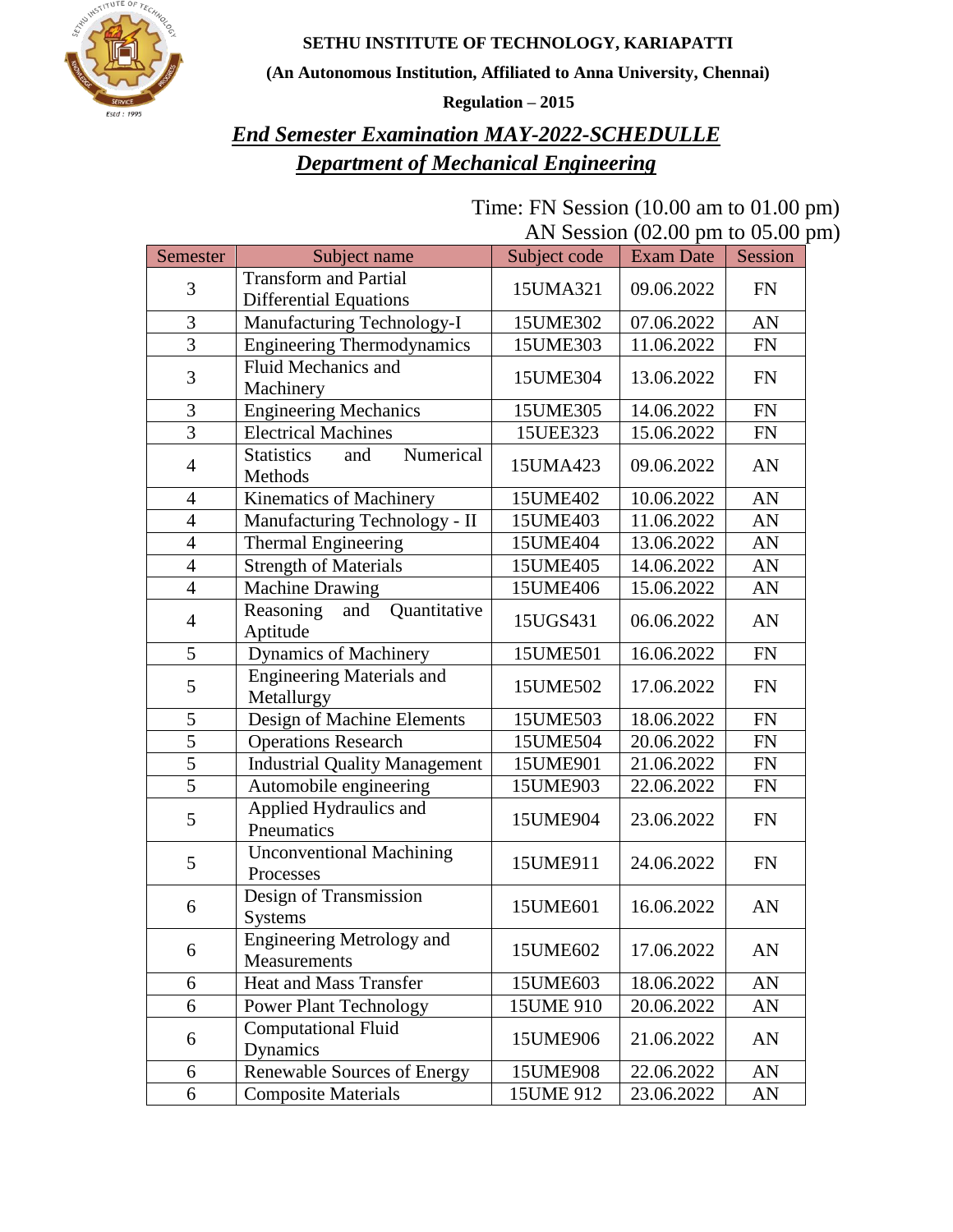|   | Project Management and<br>Finance        | 15UME701 | 24.06.2022 | AN        |
|---|------------------------------------------|----------|------------|-----------|
| 7 | <b>Finite Element Analysis</b>           | 15UME702 | 25.06.2022 | AN        |
|   | Mechatronics                             | 15UME703 | 27.06.2022 | AN        |
| 7 | <b>Smart Manufacturing</b>               | 15UGM951 | 28.06.2022 | AN        |
| 7 | Automation in Agriculture<br>Engineering | 15UGM952 | 29.06.2022 | AN        |
| 8 | <b>Professional Ethics</b>               | 15UME801 | 06.06.2022 | <b>FN</b> |
| 8 | Professional Elective(All<br>Subjects)   |          | 08.06.2022 | <b>FN</b> |

# *Department of Civil Engineering*

| Semester       | Subject name                                                    | Subject code | <b>Exam Date</b> | Session    |
|----------------|-----------------------------------------------------------------|--------------|------------------|------------|
| 3              | <b>Transforms and Partial</b><br><b>Differential Equations</b>  | 15UMA321     | 09.06.2022       | <b>FN</b>  |
| 3              | <b>Engineering Geology and</b><br><b>Construction Materials</b> | 15UCE302     | 07.06.2022       | AN         |
| 3              | Mechanics of Solids $- I$                                       | 15UCE303     | 11.06.2022       | <b>FN</b>  |
| 3              | Highway and Railway<br>Engineering                              | 15UCE304     | 13.06.2022       | <b>FN</b>  |
| 3              | <b>Fluid Mechanics</b>                                          | 15UCE305     | 14.06.2022       | FN         |
| $\overline{3}$ | Surveying                                                       | 15UCE306     | 15.06.2022       | ${\rm FN}$ |
| $\overline{4}$ | <b>Numerical Methods</b>                                        | 15UMA422     | 09.06.2022       | AN         |
| $\overline{4}$ | Construction Techniques,<br><b>Equipment's and Practices</b>    | 15UCE402     | 10.06.2022       | AN         |
| $\overline{4}$ | Mechanics of Solids - II                                        | 15UCE403     | 11.06.2022       | AN         |
| $\overline{4}$ | Water Resources and Irrigation<br>Engineering                   | 15UCE404     | 13.06.2022       | AN         |
| $\overline{4}$ | Soil Mechanics                                                  | 15UCE405     | 14.06.2022       | AN         |
| $\overline{4}$ | Applied Hydraulic Engineering                                   | 15UCE406     | 15.06.2022       | AN         |
| $\overline{4}$ | Reasoning<br>Quantitative<br>and<br>Aptitude                    | 15UGS431     | 06.06.2022       | AN         |
| $\overline{5}$ | Structural Analysis - I                                         | 15UCE501     | 16.06.2022       | ${\rm FN}$ |
| $\overline{5}$ | <b>Foundation Engineering</b>                                   | 15UCE502     | 17.06.2022       | ${\rm FN}$ |
| 5              | Design of Reinforced Concrete<br>Elements                       | 15UCE503     | 18.06.2022       | <b>FN</b>  |
| $\mathfrak s$  | <b>Environmental Engineering</b>                                | 15UCE504     | 20.06.2022       | <b>FN</b>  |
| 5              | Hydrology                                                       | 15UCE901     | 21.06.2022       | <b>FN</b>  |
| $\overline{6}$ | Structural Analysis - II                                        | 15UCE601     | 22.06.2022       | ${\rm FN}$ |
| 6              | <b>Construction Management and</b><br>Finance                   | 15UCE602     | 23.06.2022       | <b>FN</b>  |
| 6              | Design of Steel Structures                                      | 15UCE603     | 24.06.2022       | FN         |
| 6              | <b>Concrete Technology</b>                                      | 15UCE902     | 16.06.2022       | AN         |
| 6              | <b>Transportation Planning and</b><br><b>Systems</b>            | 15UCE925     | 17.06.2022       | AN         |
| 6              | <b>Air Pollution Management</b>                                 | 15UCE911     | 18.06.2022       | AN         |
| 6              | <b>Pre-stressed Concrete</b><br><b>Structures</b>               | 15UCE923     | 20.06.2022       | AN         |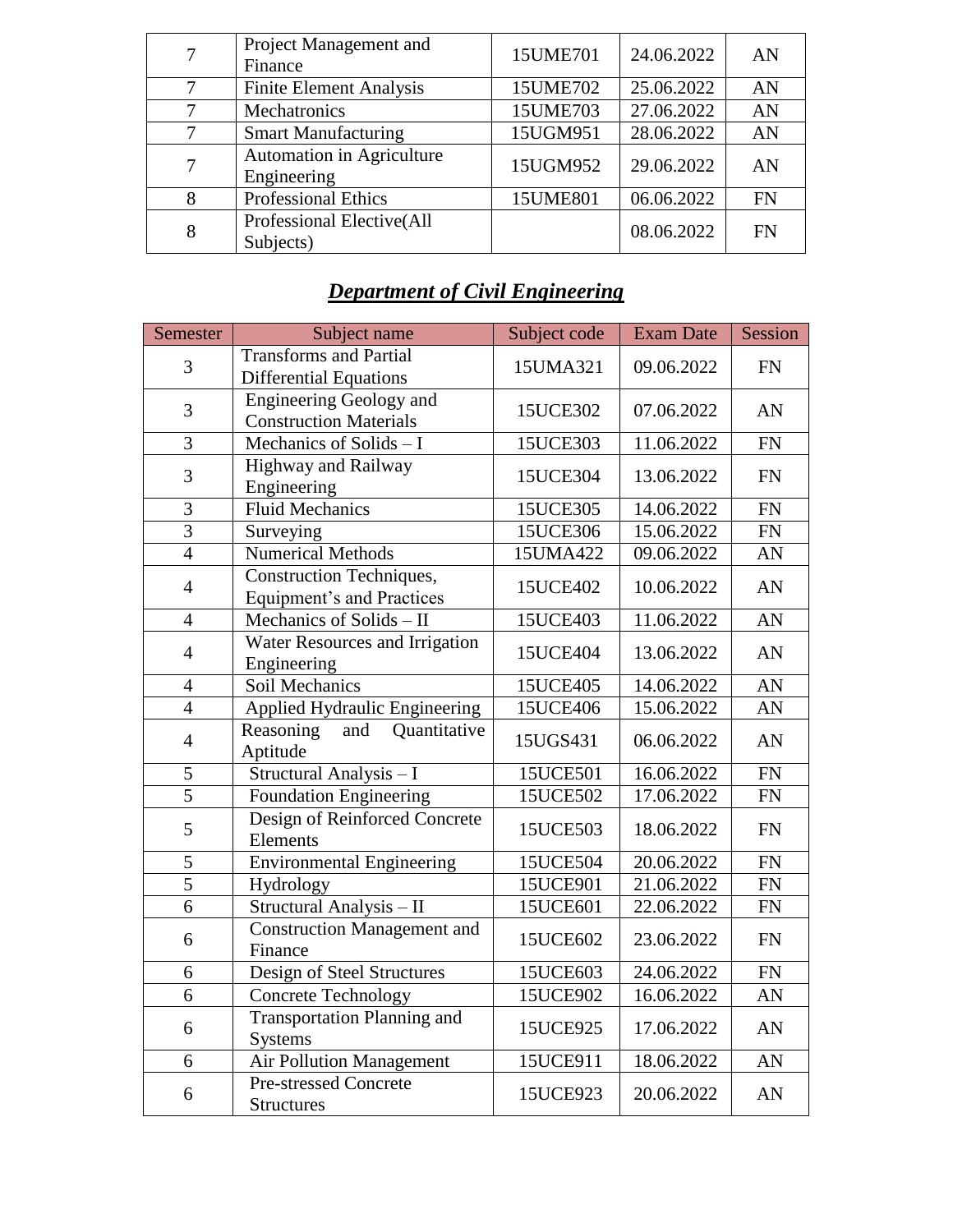| 7              | Design of Reinforced Concrete<br>and Brick Masonry Structures | 15UCE701        | 21.06.2022 | AN        |
|----------------|---------------------------------------------------------------|-----------------|------------|-----------|
| 7              | Estimation, Costing and<br>Valuation Engineering              | 15UCE702        | 22.06.2022 | AN        |
| 7              | Dynamics and<br>Structural<br><b>Earthquake Engineering</b>   | 15UCE703        | 23.06.2022 | AN        |
| $\overline{7}$ | <b>Waste to Energy</b><br>Conversion                          | 15UGM955        | 24.06.2022 | AN        |
| $\overline{7}$ | Design of Pre-stressed<br><b>Concrete Structures</b>          | 19PSE521        | 25.06.2022 | AN        |
| 7              | <b>Smart Buildings</b>                                        | 15UGM954        | 27.06.2022 | AN        |
| 7              | Town Planning and<br>Architecture                             | 15UCE904        | 28.06.2022 | AN        |
| 7              | Traffic Engineering and<br>Management                         | 15UCE905        | 29.06.2022 | AN        |
| 8              | <b>Professional Ethics</b>                                    | 15UME801        | 06.06.2022 | <b>FN</b> |
| 8              | Professional Elective(All<br>Subjects)                        |                 | 08.06.2022 | <b>FN</b> |
| 8              | Repair and Rehabilitation of<br>structures                    | <b>15UCE921</b> | 08.06.2022 | <b>FN</b> |
| 6              | <b>Municipal Solid Waste</b><br>Management                    | 15UCE912        | 30.06.2022 | AN        |
| 6              | <b>Ground Improvement</b><br><b>Techniques</b>                | 15UCE913        | 01.07.2022 | <b>FN</b> |
| 6              | Programming with Java                                         | 15UCS972        | 01.07.2022 | AN        |
|                |                                                               |                 |            |           |

# *Department of Electronics and communication Engineering*

| Semester       | Subject name                                                         | Subject code | <b>Exam Date</b> | Session   |
|----------------|----------------------------------------------------------------------|--------------|------------------|-----------|
| 3              | <b>Transforms</b><br>Partial<br>and<br><b>Differential Equations</b> | 15UMA321     | 09.06.2022       | <b>FN</b> |
| 3              | Digital Electronics and Design                                       | 15UEC302     | 07.06.2022       | AN        |
| 3              | Circuit Theory                                                       | 15UEC303     | 11.06.2022       | <b>FN</b> |
| 3              | <b>Electronic Circuits</b>                                           | 15UEC304     | 13.06.2022       | <b>FN</b> |
| 3              | <b>Analog Communication</b>                                          | 15UEC305     | 14.06.2022       | <b>FN</b> |
| 3              | Data Structures and Algorithm<br>Analysis                            | 15UIT326     | 15.06.2022       | <b>FN</b> |
| $\overline{4}$ | Probability<br>Random<br>and<br>Processes                            | 15UMA424     | 09.06.2022       | AN        |
| $\overline{4}$ | <b>Analog Circuits</b>                                               | 15UEC402     | 10.06.2022       | AN        |
| $\overline{4}$ | <b>Electromagnetic Fields</b>                                        | 15UEC403     | 11.06.2022       | AN        |
| $\overline{4}$ | Signals and Systems                                                  | 15UEC404     | 13.06.2022       | AN        |
| $\overline{4}$ | <b>Digital Communication</b>                                         | 15UEC405     | 14.06.2022       | AN        |
| $\overline{4}$ | Electrical<br>Principles<br>of<br><b>Machines</b>                    | 15UEE426     | 15.06.2022       | AN        |
| $\overline{4}$ | Quantitative<br>Reasoning<br>and<br>Aptitude                         | 15UGS431     | 06.06.2022       | AN        |
| 5              | <b>Digital Signal Processing</b>                                     | 15UEC501     | 16.06.2022       | <b>FN</b> |
| 5              | <b>Transmission Lines and</b>                                        | 15UEC502     | 17.06.2022       | <b>FN</b> |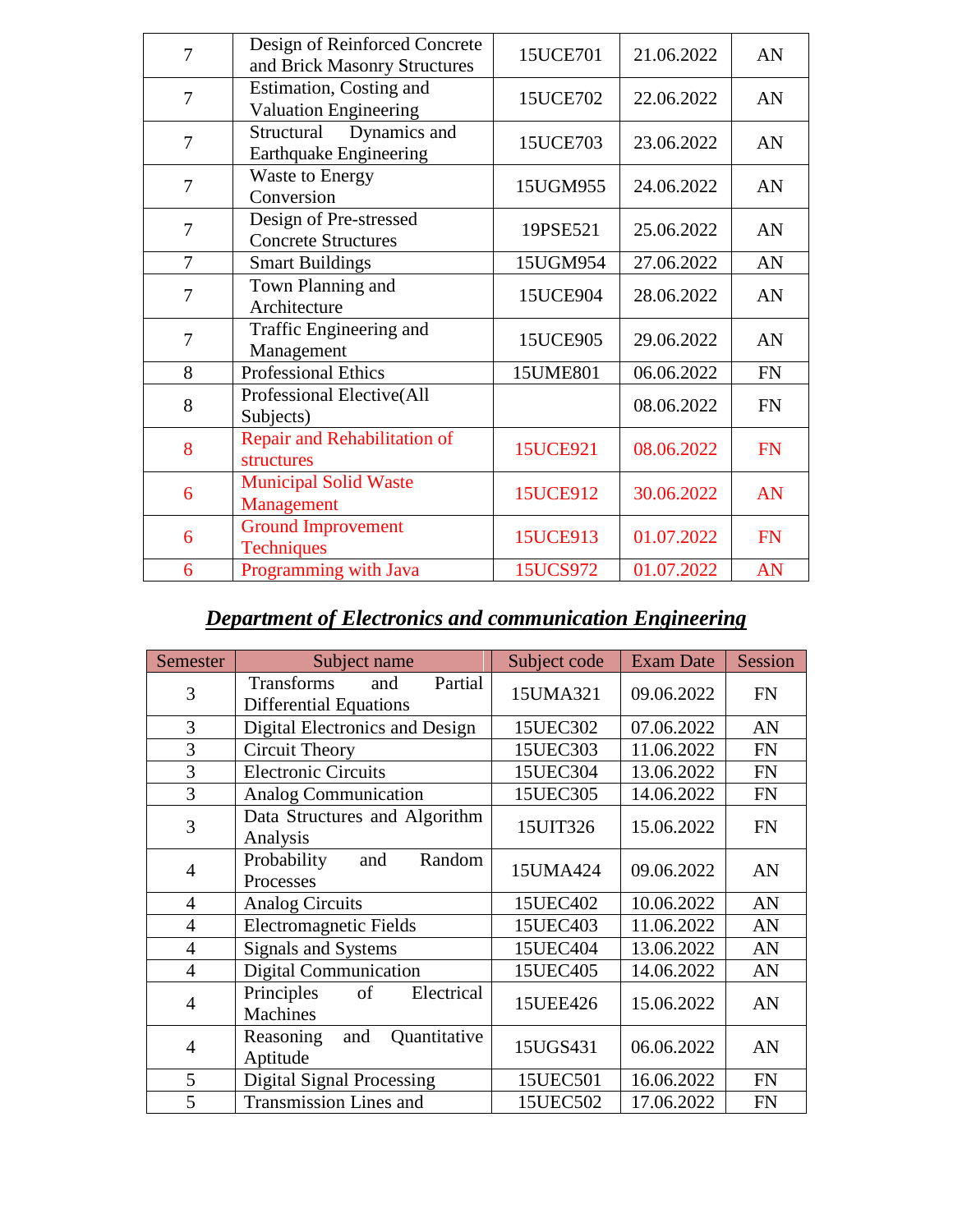|                | Waveguides                                               |          |            |            |
|----------------|----------------------------------------------------------|----------|------------|------------|
| 5              | Microprocessors,<br>Microcontrollers and<br>Applications | 15UEC503 | 18.06.2022 | <b>FN</b>  |
| 5              | Data Communication and<br><b>Networks</b>                | 15UEC504 | 20.06.2022 | <b>FN</b>  |
| 5              | Multimedia Compression and<br>Communication              | 15UEC910 | 21.06.2022 | <b>FN</b>  |
| 5              | <b>Television and Video</b><br>Engineering               | 15UEC911 | 22.06.2022 | <b>FN</b>  |
| 6              | <b>Wireless Communication</b><br><b>Systems</b>          | 15UEC601 | 23.06.2022 | <b>FN</b>  |
| 6              | Antenna and Wave Propagation                             | 15UEC602 | 24.06.2022 | <b>FN</b>  |
| 6              | <b>VLSI</b> Design                                       | 15UEC603 | 16.06.2022 | AN         |
| 6              | High speed networks                                      | 15UEC907 | 17.06.2022 | AN         |
| 6              | <b>Digital Image Processing</b>                          | 15UEC909 | 18.06.2022 | AN         |
| 6              | Wireless network and<br>standards                        | 15UEC913 | 20.06.2022 | AN         |
| 6              | <b>Medical Electronics</b>                               | 15UEC922 | 21.06.2022 | AN         |
| 6              | Embedded and real time<br>systems                        | 15UEC921 | 22.06.2022 | AN         |
| 6              | <b>Linear Control Engineering</b>                        | 15UEC904 | 23.06.2022 | AN         |
| 7              | Project Management and<br>Finance                        | 15UME701 | 24.06.2022 | AN         |
| $\overline{7}$ | <b>Optical Communication and</b><br><b>Networks</b>      | 15UEC702 | 25.06.2022 | AN         |
| $\overline{7}$ | Microwave Engineering                                    | 15UEC703 | 27.06.2022 | AN         |
| 7              | Artificial intelligence and<br>machine learning          | 15UEC924 | 28.06.2022 | AN         |
| $\overline{7}$ | Mobile Ad-Hoc Network                                    | 15UEC902 | 29.06.2022 | AN         |
| $\overline{7}$ | Nano electronics                                         | 15UEC919 | 30.06.2022 | AN         |
| $\overline{7}$ | <b>High Speed Networks</b>                               | 15UEC907 | 01.07.2022 | AN         |
| $\overline{8}$ | <b>Professional Ethics</b>                               | 15UME801 | 06.06.2022 | ${\rm FN}$ |
| 8              | Professional Elective(All<br>Subjects)                   |          | 08.06.2022 | <b>FN</b>  |

#### *Department of Electrical and Electronics Engineering*

| <b>Semester</b> | Subject name                                                  | Subject code | <b>Exam Date</b> | Session   |
|-----------------|---------------------------------------------------------------|--------------|------------------|-----------|
| 3               | <b>Transform and Partial</b><br><b>Differential Equations</b> | 15UMA321     | 09.06.2022       | <b>FN</b> |
| 3               | DC Machines and<br>Transformers                               | 15UEE302     | 07.06.2022       | AN        |
| 3               | <b>Field Theory</b>                                           | 15UEE303     | 11.06.2022       | <b>FN</b> |
| 3               | <b>Power System Generation</b>                                | 15UEE304     | 13.06.2022       | <b>FN</b> |
| 3               | Semiconductor Devices and<br>Circuits                         | 15UEE305     | 14.06.2022       | <b>FN</b> |
| 3               | Digital Logic Circuits                                        | 15UEE306     | 15.06.2022       | <b>FN</b> |
| 4               | <b>Numerical Methods</b>                                      | 15UMA422     | 09.06.2022       | AN        |
|                 | <b>AC</b> Machines                                            | 15UEE402     | 10.06.2022       | AN        |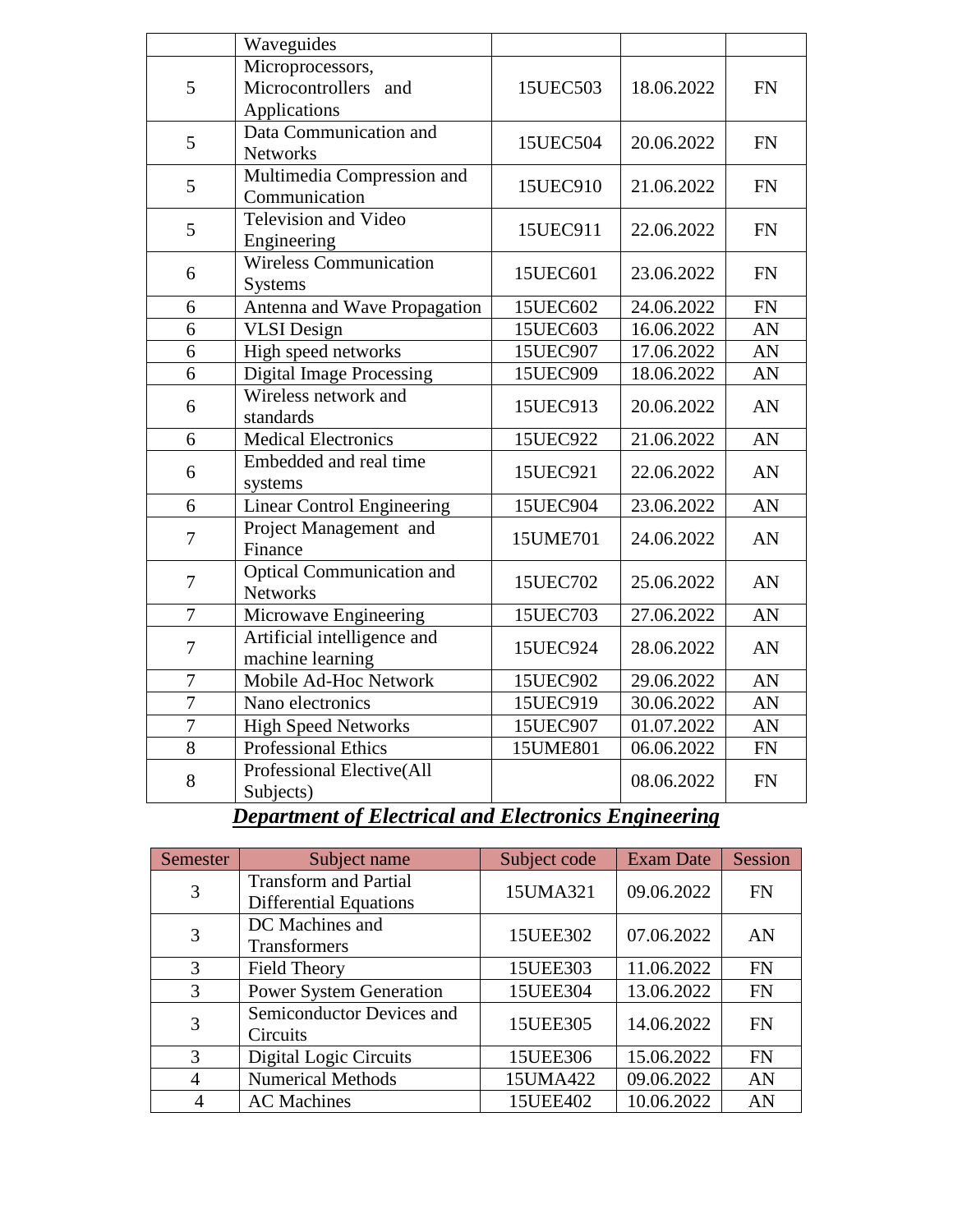| $\overline{4}$ | <b>Control Systems</b>             | 15UEE403 | 11.06.2022 | AN         |
|----------------|------------------------------------|----------|------------|------------|
| $\overline{4}$ | Transmission and                   | 15UEE404 | 13.06.2022 | AN         |
|                | Distribution                       |          |            |            |
| $\overline{4}$ | <b>Analog Integrated Circuits</b>  | 15UEE405 | 14.06.2022 | AN         |
| $\overline{4}$ | <b>Electrical Measurements and</b> | 15UEE406 | 15.06.2022 | AN         |
|                | Instrumentation                    |          |            |            |
| $\overline{4}$ | Reasoning and Quantitative         | 15UGS431 | 06.06.2022 | AN         |
|                | Aptitude                           |          |            |            |
| 5              | <b>Power Electronics</b>           | 15UEE501 | 16.06.2022 | FN         |
| $\overline{5}$ | Power System Analysis              | 15UEE502 | 17.06.2022 | ${\rm FN}$ |
|                | Microprocessors and                |          |            |            |
| 5              | Microcontroller                    | 15UEE503 | 18.06.2022 | FN         |
|                | Programming                        |          |            |            |
| 5              | <b>Electrical Machine Design</b>   | 15UEE504 | 20.06.2022 | ${\rm FN}$ |
| $\overline{5}$ | High Voltage Engineering           | 15UEE903 | 21.06.2022 | FN         |
|                | Erection, Testing and              |          |            |            |
| 5              | Commissioning of Electrical        | 15UEE925 | 22.06.2022 | FN         |
|                | Equipments                         |          |            |            |
| 5              | Energy audit                       | 15UEE924 | 23.06.2022 | <b>FN</b>  |
| 6              | <b>Advanced Electric Drives</b>    | 15UEE601 | 24.06.2022 | FN         |
|                | and Control                        |          |            |            |
| 6              | Protection and Switch Gear         | 15UEE602 | 16.06.2022 | AN         |
| 6              | <b>Signal Processing</b>           | 15UEC621 | 17.06.2022 | AN         |
| 6              | <b>Special Electrical Machines</b> | 15UEE906 | 18.06.2022 | AN         |
| 6              | PLC and SCADA                      | 15UEE926 | 20.06.2022 | AN         |
|                | Applications                       |          |            |            |
| 6              | <b>VLSI</b> Design and             | 15UEE910 | 21.06.2022 | AN         |
|                | Architecture                       |          |            |            |
| $\overline{7}$ | Power System Operation and         | 15UEE702 | 22.06.2022 | AN         |
|                | Control                            |          |            |            |
| $\overline{7}$ | <b>Electric Energy Utilization</b> | 15UEE703 | 23.06.2022 | AN         |
| 7              | Project Management &               | 15UME701 | 24.06.2022 | AN         |
|                | Finance                            |          |            |            |
| $\overline{7}$ | <b>Embedded Systems</b>            | 15UEE916 | 25.06.2022 | AN         |
| $\overline{7}$ | Neural Network and Fuzzy           | 15UEE915 | 27.06.2022 | AN         |
|                | <b>Systems</b>                     |          |            |            |
| $\overline{7}$ | Power Quality                      | 15UEE918 | 28.06.2022 | AN         |
| 8              | Professional Ethics                | 15UME801 | 06.06.2022 | FN         |
| 8              | Professional Elective(All          |          | 08.06.2022 | FN         |
|                | Subjects)                          |          |            |            |

# *Department of Computer Science and Engineering*

| Semester     | Subject name                                          | Subject code | Exam Date  | Session |
|--------------|-------------------------------------------------------|--------------|------------|---------|
| 3            | Probability, Statistics and<br><b>Queuing Systems</b> | 15UMA322     | 09.06.2022 | FN      |
| $\mathbf{z}$ | Data Structures                                       | 15UCS302     | 07.06.2022 | AN      |
| 3            | Computer Organization and<br>Architecture             | 15UCS303     | 11.06.2022 | FN      |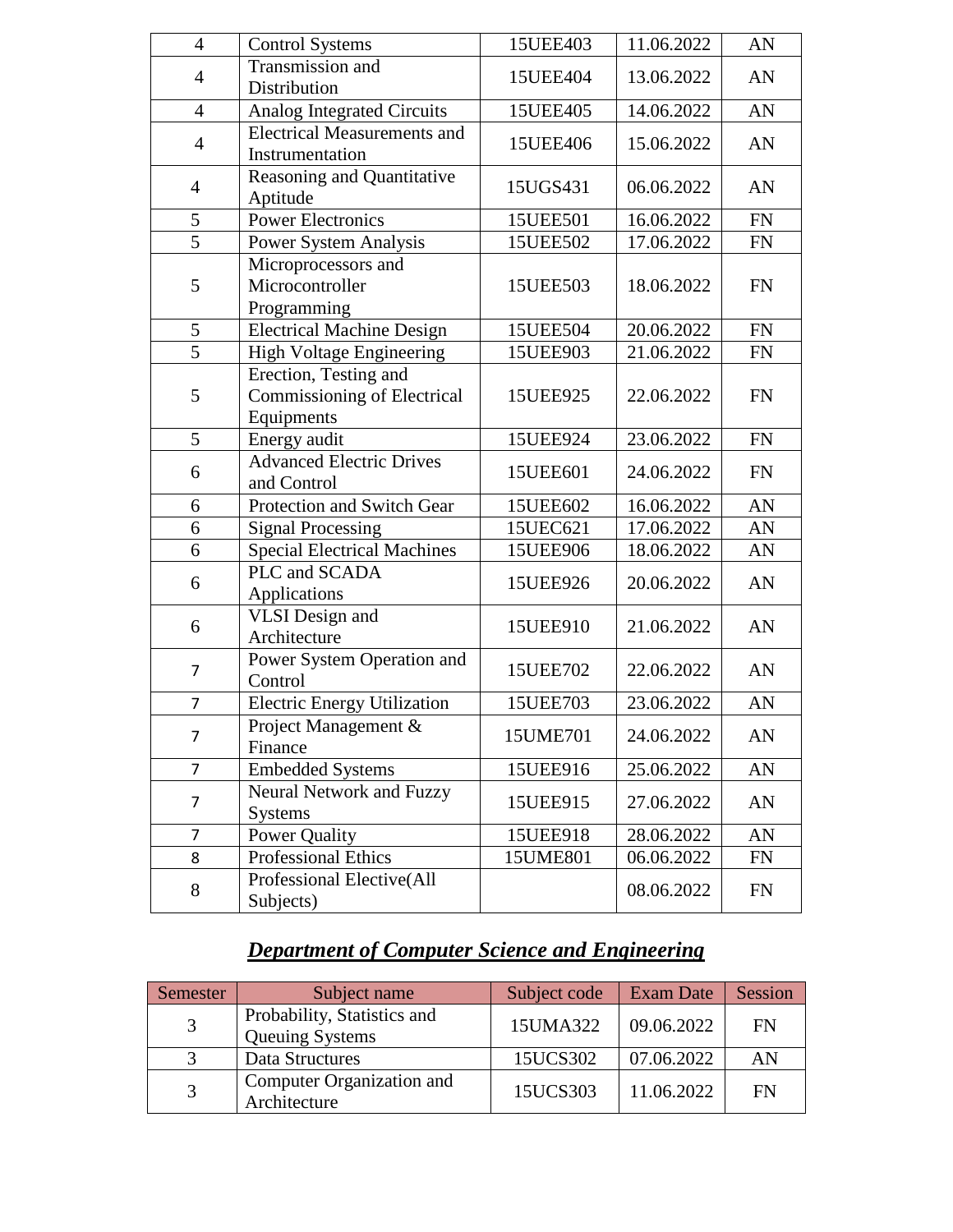| 3              | <b>Object Oriented Programming</b>                                | 15UCS304 | 13.06.2022 | <b>FN</b>  |
|----------------|-------------------------------------------------------------------|----------|------------|------------|
|                | with $C++$                                                        |          |            |            |
| 3              | <b>Operating Systems</b>                                          | 15UIT305 | 14.06.2022 | FN         |
| 3              | <b>Database System Concepts</b>                                   | 15UCS306 | 15.06.2022 | <b>FN</b>  |
| $\overline{4}$ | <b>Discrete Mathematics</b>                                       | 15UMA421 | 09.06.2022 | AN         |
| $\overline{4}$ | Java Programming                                                  | 15UCS402 | 10.06.2022 | AN         |
| $\overline{4}$ | Design and Analysis of<br>Algorithms                              | 15UCS403 | 11.06.2022 | AN         |
| $\overline{4}$ | <b>Computer Communication and</b><br><b>Networks</b>              | 15UCS404 | 13.06.2022 | AN         |
| $\overline{4}$ | Software Engineering                                              | 15UCS405 | 14.06.2022 | AN         |
| $\overline{4}$ | Microprocessors and<br>Microcontrollers                           | 15UEC426 | 15.06.2022 | AN         |
| $\overline{4}$ | Quantitative<br>Reasoning<br>and<br>Aptitude                      | 15UGS431 | 06.06.2022 | AN         |
| 5              | Internet and Web Technology<br>(Common to CSE & IT)               | 15UCS501 | 16.06.2022 | <b>FN</b>  |
| 5              | Object Oriented Analysis and<br>Design                            | 15UCS502 | 17.06.2022 | <b>FN</b>  |
| 5              | Graphics and Multimedia<br>(Common to CSE & IT)                   | 15UIT503 | 18.06.2022 | <b>FN</b>  |
| 5              | Theory of Computation                                             | 15UCS504 | 20.06.2022 | <b>FN</b>  |
| $\overline{5}$ | <b>Fuzzy Logic</b>                                                | 15UCS923 | 21.06.2022 | <b>FN</b>  |
| $\overline{5}$ | Mobile Computing                                                  | 15UCS924 | 22.06.2022 | ${\rm FN}$ |
| $\overline{5}$ | E learning techniques                                             | 15UCS921 | 23.06.2022 | <b>FN</b>  |
| 6              | Principles of Compiler Design                                     | 15UCS601 | 24.06.2022 | <b>FN</b>  |
| 6              | <b>Mobile Applications</b><br>Development<br>(Common to CSE & IT) | 15UIT602 | 16.06.2022 | AN         |
| 6              | Artificial Intelligence                                           | 15UCS603 | 17.06.2022 | AN         |
| 6              | <b>Cyber Forensics</b>                                            | 15UCS913 | 18.06.2022 | AN         |
| 6              | Human Computer Interaction                                        | 15UCS919 | 20.06.2022 | AN         |
| 6              | Building Internet of Things                                       | 15UCS910 | 21.06.2022 | AN         |
| 7              | Insight into Cloud Computing                                      | 15UCS702 | 22.06.2022 | AN         |
| $\overline{7}$ | Data Science                                                      | 15UCS703 | 23.06.2022 | AN         |
| 7              | Project management and<br>Finance                                 | 15UME701 | 24.06.2022 | AN         |
| $\overline{7}$ | Machine Learning Algorithm                                        | 15UCS927 | 25.06.2022 | AN         |
| 7              | Knowledge Based Decision<br><b>Support Systems</b>                | 15UCS907 | 27.06.2022 | AN         |
| $\overline{7}$ | <b>Building Enterprise</b><br>Applications                        | 15UIT910 | 30.06.2022 | AN         |
| 8              | Professional Ethics                                               | 15UME801 | 06.06.2022 | <b>FN</b>  |
| 8              | Professional Elective(All<br>Subjects)                            |          | 08.06.2022 | <b>FN</b>  |
|                | Departue ant of Information Technology                            |          |            |            |

#### *Department of Information Technology*

| Semester | Subject name               | Subject code   Exam Date   Session |    |
|----------|----------------------------|------------------------------------|----|
|          | Probability Statistics and | 15UMA322   09.06.2022              | FN |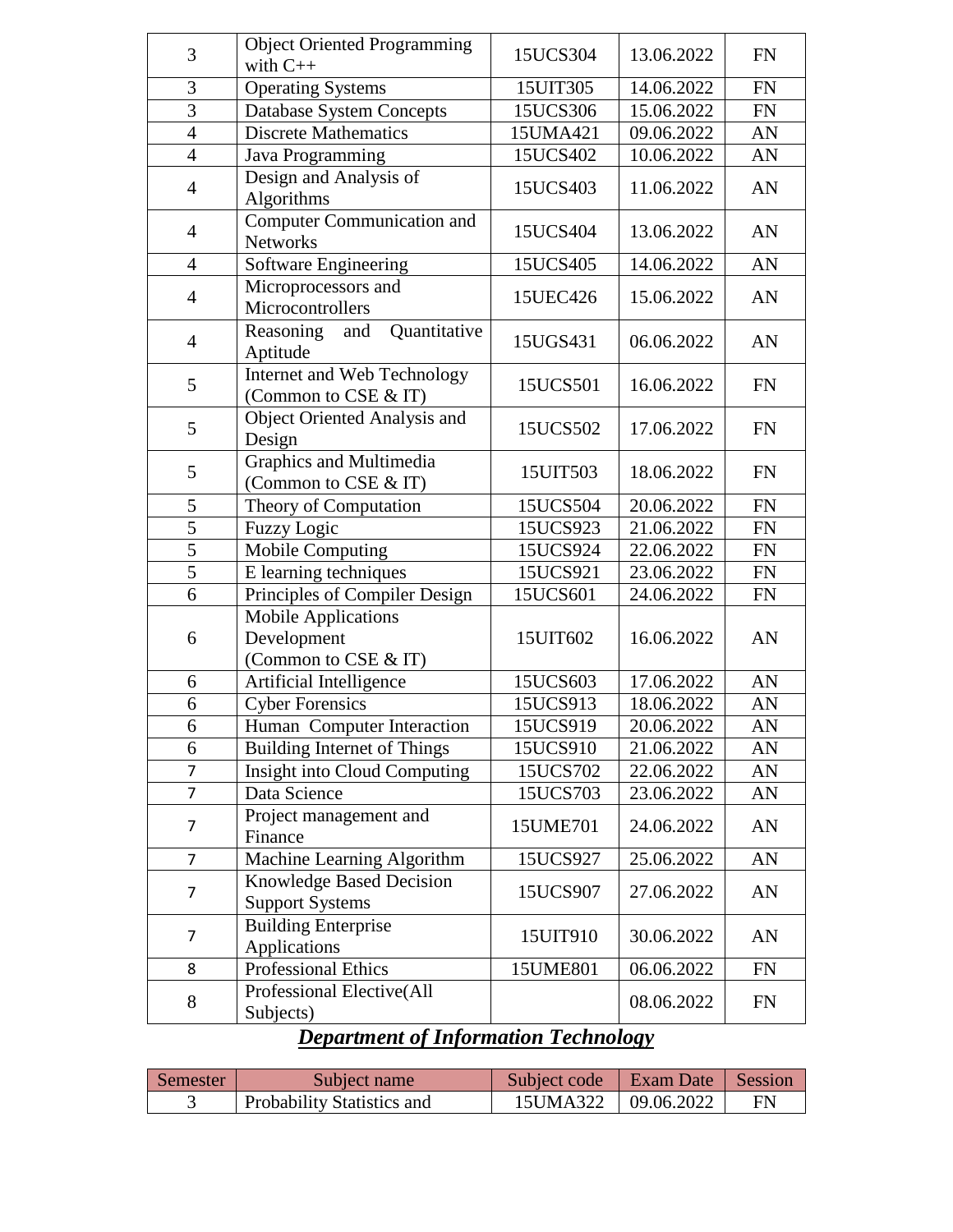|                | Queuing Systems                                      |          |            |           |
|----------------|------------------------------------------------------|----------|------------|-----------|
| $\overline{3}$ | Data structures and Algorithms                       | 15UIT302 | 07.06.2022 | AN        |
| 3              | Computer Organization and<br>Architecture            | 15UCS303 | 11.06.2022 | <b>FN</b> |
| 3              | <b>Object Oriented Programming</b>                   | 15UIT304 | 13.06.2022 | <b>FN</b> |
| $\overline{3}$ | Operating systems                                    | 15UIT305 | 14.06.2022 | <b>FN</b> |
| 3              | Analog and Digital<br>Communication                  | 15UIT306 | 15.06.2022 | <b>FN</b> |
| $\overline{4}$ | <b>Discrete Mathematics</b>                          | 15UMA421 | 09.06.2022 | AN        |
| $\overline{4}$ | Java Programming                                     | 15UCS402 | 10.06.2022 | AN        |
| $\overline{4}$ | Introduction to Human<br><b>Computer Interaction</b> | 15UIT403 | 11.06.2022 | AN        |
| $\overline{4}$ | Software Engineering<br>Methodologies                | 15UIT404 | 13.06.2022 | AN        |
| 4              | Database Management Systems                          | 15UIT405 | 14.06.2022 | AN        |
| $\overline{4}$ | <b>Computer Networks</b>                             | 15UIT406 | 15.06.2022 | AN        |
| $\overline{4}$ | Reasoning and Quantitative<br>Aptitude               | 15UGS431 | 06.06.2022 | AN        |
| 5              | Internet and web Technology                          | 15UCS501 | 16.06.2022 | <b>FN</b> |
| 5              | Data Warehousing and Data<br>Mining                  | 15UIT502 | 17.06.2022 | <b>FN</b> |
| 5              | Graphics and Multimedia                              | 15UIT503 | 18.06.2022 | <b>FN</b> |
| 5              | Analysis and Design of<br>Algorithm                  | 15UIT504 | 20.06.2022 | <b>FN</b> |
| 5              | <b>Agile Software Development</b>                    | 15UIT924 | 21.06.2022 | <b>FN</b> |
| 6              | Cryptography and Network<br>Security                 | 15UIT601 | 22.06.2022 | <b>FN</b> |
| 6              | <b>Mobile Applications</b><br>Development            | 15UIT602 | 16.06.2022 | AN        |
| 6              | Compiler Design                                      | 15UIT603 | 23.06.2022 | <b>FN</b> |
| 6              | Programming with Python                              | 15UIT930 | 24.06.2022 | <b>FN</b> |
| 6              | Data Analytics                                       | 15UIT914 | 25.06.2022 | FN        |
| 6              | <b>Software Testing</b>                              | 15UIT911 | 27.06.2022 | <b>FN</b> |
| $\overline{7}$ | Project Management and<br>Finance                    | 15UME701 | 24.06.2022 | AN        |
| $\overline{7}$ | <b>Insight into Cloud Computing</b>                  | 15UCS702 | 22.06.2022 | AN        |
| $\overline{7}$ | Fundamentals of Image<br>Processing                  | 15UIT703 | 23.06.2022 | AN        |
| 7              | <b>Building Enterprise</b><br>Applications           | 15UIT910 | 30.06.2022 | AN        |
| 7              | <b>Smart Manufacturing</b>                           | 15UGM951 | 28.06.2022 | AN        |
| 7              | Automation in Agriculture                            | 15UGM952 | 29.06.2022 | AN        |
| 8              | Professional Ethics                                  | 15UME801 | 06.06.2022 | <b>FN</b> |
| 8              | Professional Elective(All<br>Subjects)               |          | 08.06.2022 | <b>FN</b> |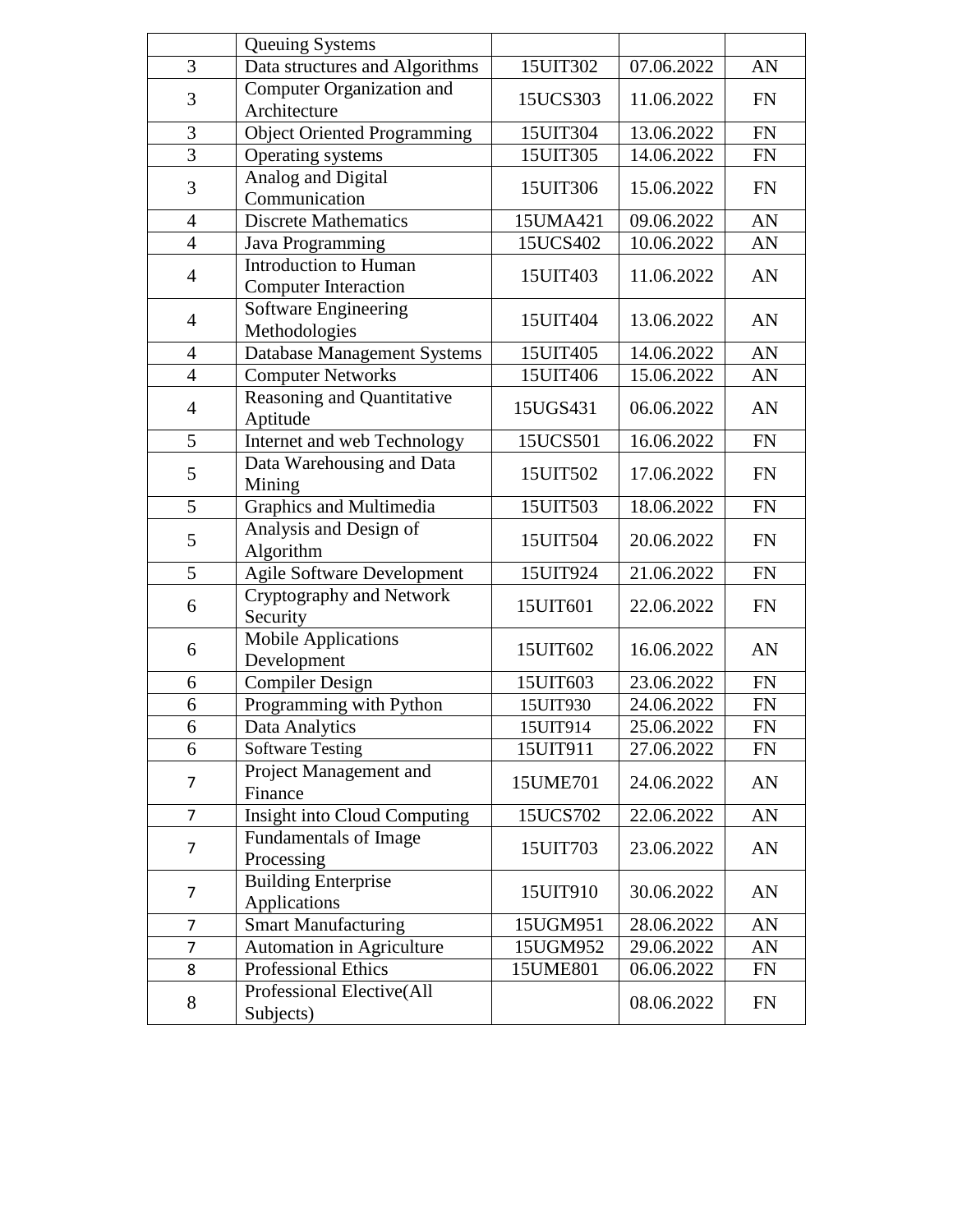| <b>Department of Chemical Engineering</b> |
|-------------------------------------------|
|-------------------------------------------|

| Semester                                               | Subject name                                                                  | Subject code | <b>Exam Date</b> | Session   |
|--------------------------------------------------------|-------------------------------------------------------------------------------|--------------|------------------|-----------|
| 3                                                      | <b>Transforms and Partial</b><br><b>Differential Equations</b>                | 15UMA321     | 09.06.2022       | <b>FN</b> |
| 3                                                      | <b>Introduction to Chemical</b><br>Engineering                                | 15UCH301     | 07.06.2022       | AN        |
| 3                                                      | Organic Chemistry                                                             | 15UCH302     | 11.06.2022       | <b>FN</b> |
| 3                                                      | <b>Fluid Mechanics for Chemical</b><br>Engineering                            | 15UCH303     | 13.06.2022       | <b>FN</b> |
| 3                                                      | <b>Chemical Process Industries-I</b>                                          | 15UCH304     | 14.06.2022       | <b>FN</b> |
| $\mathfrak{Z}$                                         | <b>Electrical Drives and Control for</b><br><b>Chemical Engineering</b>       | 15UEE324     | 15.06.2022       | FN        |
| $\overline{4}$                                         | <b>Numerical Methods</b>                                                      | 15UMA422     | 09.06.2022       | AN        |
| $\overline{4}$                                         | Chemical<br>Engineering<br>Thermodynamics-I                                   |              | 10.06.2022       | AN        |
| <b>Chemical Process Calculations</b><br>$\overline{4}$ |                                                                               | 15UCH402     | 11.06.2022       | AN        |
| $\overline{4}$                                         | <b>Mechanical Operations</b>                                                  | 15UCH403     | 13.06.2022       | AN        |
| $\overline{4}$                                         | Physical Chemistry                                                            | 15UCH404     | 14.06.2022       | AN        |
| $\overline{4}$                                         | Chemical Process Industries - II                                              | 15UCH405     | 15.06.2022       | AN        |
| $\overline{4}$                                         | Reasoning<br>Quantitative<br>and<br>Aptitude                                  | 15UGS431     | 06.06.2022       | AN        |
| 5                                                      | <b>Chemical Engineering</b><br>Thermodynamics-II                              | 15UCH501     | 16.06.2022       | <b>FN</b> |
| 5                                                      | Mass Transfer- I                                                              | 15UCH502     | 17.06.2022       | <b>FN</b> |
| $\overline{5}$                                         | Heat transfer                                                                 | 15UCH503     | 18.06.2022       | <b>FN</b> |
| 5                                                      | <b>Instrumental Methods of</b><br>Analysis                                    | 15UCH504     | 20.06.2022       | <b>FN</b> |
| 5                                                      | Petroleum Refinery Engineering                                                | 15UCH903     | 21.06.2022       | <b>FN</b> |
| 5                                                      | <b>Bio Chemical Engineering</b>                                               | 15UCH909     | 22.06.2022       | <b>FN</b> |
| 6                                                      | Mass Transfer-II                                                              | 15UCH601     | 16.06.2022       | AN        |
| 6                                                      | <b>Chemical Reaction Engineering-I</b>                                        | 15UCH602     | 17.06.2022       | AN        |
| 6                                                      | Process Instrumentation<br><b>Dynamics and Control</b>                        | 15UCH603     | 18.06.2022       | AN        |
| 6                                                      | Food science technology                                                       | 15UCH901     | 20.06.2022       | AN        |
| 6                                                      | <b>Energy Engineering</b>                                                     | 15UCH910     | 21.06.2022       | AN        |
| $\overline{7}$                                         | <b>Transport Phenomena</b>                                                    | 15UCH701     | 22.06.2022       | AN        |
| 7                                                      | <b>Chemical Engineering Process</b><br>Economics and Industrial<br>Management | 15UCH702     | 23.06.2022       | AN        |
| $\overline{7}$                                         | <b>Chemical Reaction Engineering-</b><br>$\mathbf{I}$                         | 15UCH703     | 24.06.2022       | AN        |
| $\overline{7}$                                         | <b>Chemical Process Plant Safety</b>                                          | 15UCH923     | 25.06.2022       | AN        |
| 8                                                      | <b>Professional Ethics</b>                                                    | 15UME801     | 06.06.2022       | <b>FN</b> |
| 8                                                      | Professional Elective(All<br>Subjects)                                        |              | 08.06.2022       | <b>FN</b> |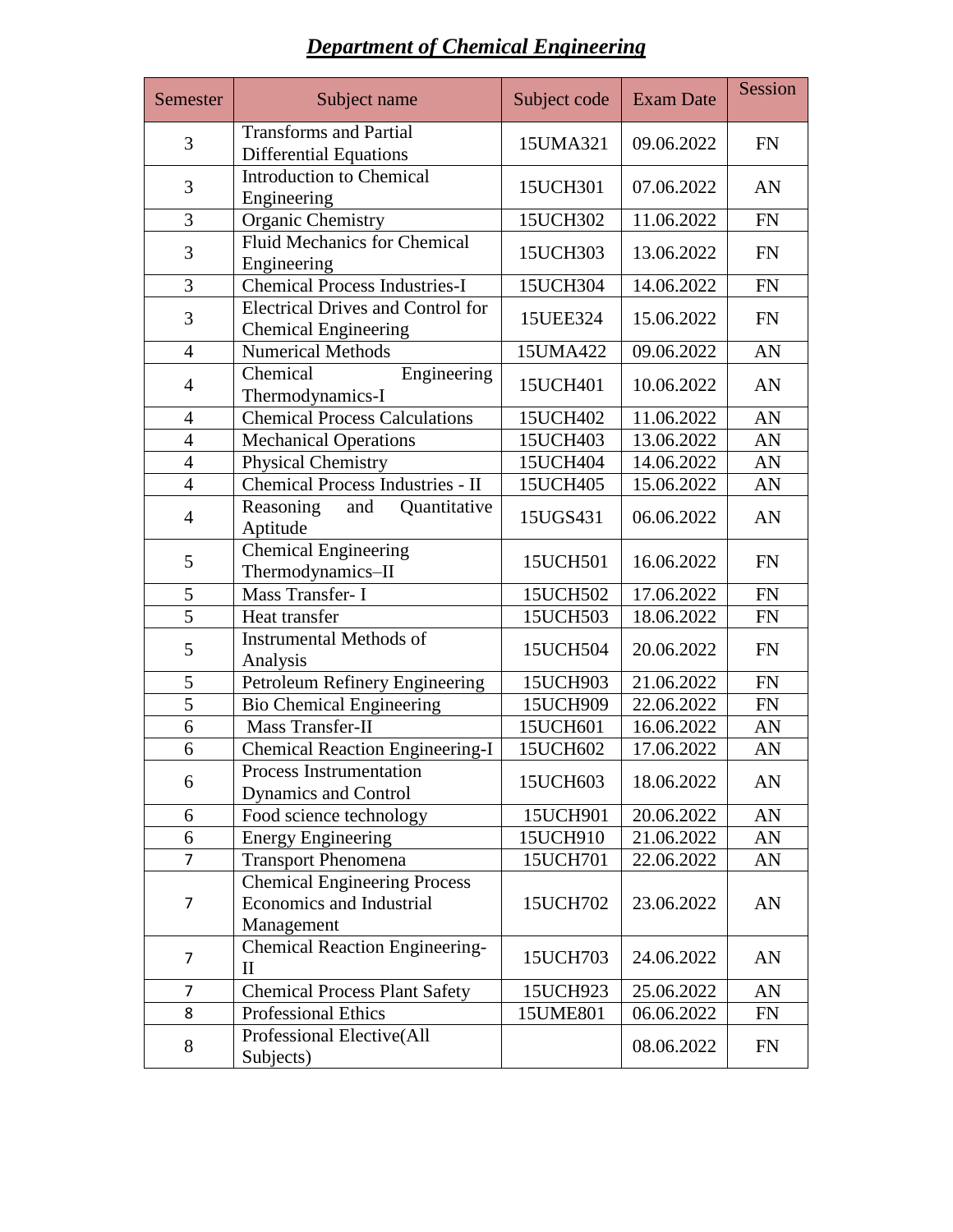# *Department of Biomedical Engineering*

| Semester                        | Subject name                                 | Subject code           | <b>Exam Date</b> | Session    |
|---------------------------------|----------------------------------------------|------------------------|------------------|------------|
| 3                               | <b>Transform and Partial</b>                 | 09.06.2022<br>15UMA321 |                  | <b>FN</b>  |
|                                 | <b>Differential Equations</b>                |                        |                  |            |
| 3                               | Human Anatomy and                            | 15UBM302               | 07.06.2022       | AN         |
|                                 | Physiology                                   |                        |                  |            |
| 3                               | Biochemistry                                 | 15UBM303               | 11.06.2022       | FN         |
| 3                               | <b>Biomedical Instruments</b>                | 15UBM304               | 13.06.2022       | ${\rm FN}$ |
| 3                               | Semiconductor Devices and                    | 15UBM305               | 14.06.2022       | <b>FN</b>  |
|                                 | Circuits                                     |                        |                  |            |
| 3                               | <b>Object Oriented Programming</b>           | 15UIT327               | 15.06.2022       | <b>FN</b>  |
|                                 | and Data Structures                          |                        |                  |            |
| $\overline{4}$                  | Probability and Random                       | 15UMA424               | 09.06.2022       | AN         |
|                                 | Processes                                    |                        |                  |            |
| $\overline{4}$                  | Analog and Digital Integrated                | 15UBM401               | 10.06.2022       | AN         |
|                                 | Circuits                                     |                        |                  |            |
| $\overline{4}$                  | <b>Medical Physics</b>                       | 15UBM403               | 11.06.2022       | AN         |
| $\overline{4}$                  | Principles of Signals and                    | 15UBM404               | 13.06.2022       | AN         |
|                                 | <b>Systems</b>                               |                        |                  |            |
| $\overline{4}$                  | Pathology and Microbiology                   | 15UBM405               | 14.06.2022       | AN         |
| $\overline{4}$                  | Diagnostic and Therapeutic<br>15UBM406       |                        | 15.06.2022       | AN         |
|                                 | Equipment's-I                                |                        |                  |            |
| $\overline{4}$                  | Reasoning<br>Quantitative<br>and             | 15UGS431               | 06.06.2022       | AN         |
|                                 | Aptitude                                     |                        |                  |            |
| 5                               | Microprocessor and Controller                | 15UBM501               | 16.06.2022       | <b>FN</b>  |
| 5                               | Diagnostic and Therapeutic                   | 15UBM502               | 17.06.2022       | <b>FN</b>  |
| 5                               | Equipment's -II<br><b>Bio Control System</b> | 15UBM503               | 18.06.2022       | FN         |
|                                 | Principles of Digital Signal                 |                        |                  |            |
| 5                               | Processing                                   | 15UBM504               | 20.06.2022       | FN         |
| 5                               | <b>Clinical Engineering</b>                  | 15UBM902               | 21.06.2022       | FN         |
| 5                               | Forensic Science                             | 15UBM904               | 22.06.2022       | <b>FN</b>  |
| 6                               | Medical Imaging Equipment's                  | 15UBM601               | 16.06.2022       | AN         |
| 6                               | <b>Image Processing Techniques</b>           | 15UBM602               | 17.06.2022       | AN         |
| 6                               | <b>Biomechanics</b>                          | 15UBM603               | 18.06.2022       | AN         |
| 6                               | <b>Biomaterials</b>                          | 15UBM908               | 20.06.2022       | AN         |
| 6                               | Nuclear Medicine                             | 15UBM906               | 21.06.2022       | AN         |
| 6                               | Telemedicine                                 | 15UBM914               | 22.06.2022       | AN         |
| $\overline{7}$                  | <b>Hospital Management</b>                   | 15UBM701               | 23.06.2022       | AN         |
| $\overline{7}$                  | <b>Human Assist Devices</b>                  | 15UBM702               | 24.06.2022       | AN         |
|                                 | <b>Neural Networks and Pattern</b>           |                        |                  |            |
| 7                               | Recognition                                  | 15UBM703               | 25.06.2022       | <b>FN</b>  |
| 7                               | Medical optics                               | 15UBM909               | 27.06.2022       | AN         |
| 7                               | Telemedicine                                 | 15UBM914               | 28.06.2022       | FN         |
| 7                               | <b>Rehabilitation Engineering</b>            | 15UBM915               | 29.06.2022       | AN         |
| $\overline{7}$                  | <b>Cancer Biology</b>                        | 15UBM920               | 30.06.2022       | FN         |
|                                 |                                              |                        |                  |            |
| <b>Professional Ethics</b><br>8 |                                              | 15UME801               | 06.06.2022       | FN         |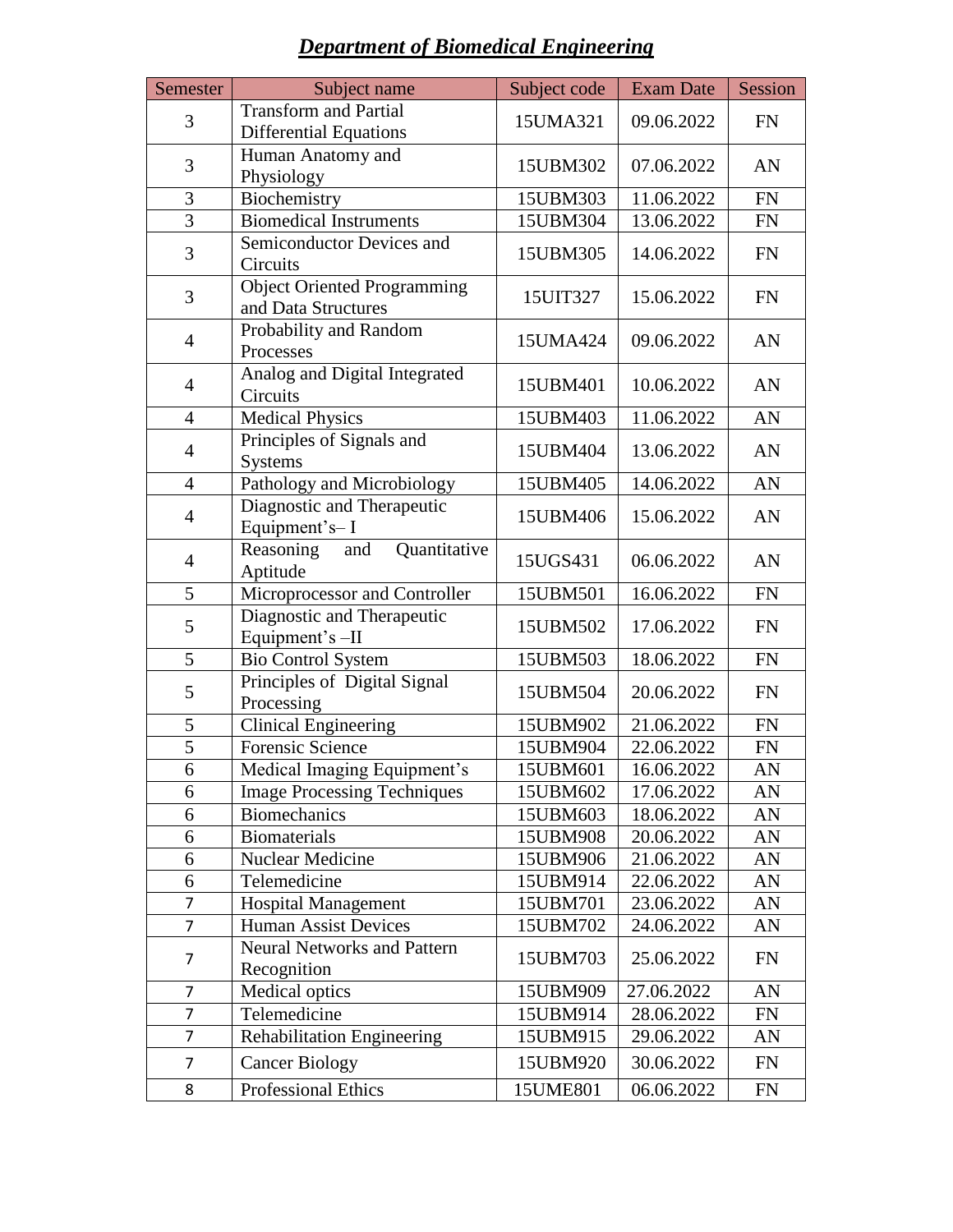| 08.06.2022<br>Subjects) |
|-------------------------|
|-------------------------|

| Semester       | Subject name                                                  | Subject code | <b>Exam Date</b> | Session   |
|----------------|---------------------------------------------------------------|--------------|------------------|-----------|
| 3              | <b>Transform and Partial</b><br><b>Differential Equations</b> | 15UMA321     | 09.06.2022       | <b>FN</b> |
| 3              | Unit Operations in Agricultural<br>Processing                 | 15UAG302     | 07.06.2022       | AN        |
| 3              | Fundamentals of Engineering<br>Mechanics                      | 15UAG303     | 11.06.2022       | <b>FN</b> |
| 3              | Fluid Mechanics and<br>Hydraulics                             | 15UAG304     | 13.06.2022       | <b>FN</b> |
| 3              | Fundamentals of Theory of<br>Machines                         | 15UAG305     | 14.06.2022       | <b>FN</b> |
| 3              | Principles and Practices of Crop<br>Production                | 15UAG306     | 15.06.2022       | <b>FN</b> |
| $\overline{4}$ | Probability and Statistics                                    | 15UMA425     | 09.06.2022       | AN        |
| $\overline{4}$ | <b>Post Harvest Technology</b>                                | 15UAG402     | 10.06.2022       | AN        |
| $\overline{4}$ | <b>Farm Tractors</b>                                          | 15UAG403     | 11.06.2022       | AN        |
| $\overline{4}$ | Soil and Water Conservation<br>Engineering                    | 15UAG404     | 13.06.2022       | AN        |
| $\overline{4}$ | Fundamental of<br>Thermodynamics                              | 15UAG405     | 14.06.2022       | AN        |
| $\overline{4}$ | <b>Surveying for Agriculture</b>                              | 15UAG406     | 15.06.2022       | AN        |
| $\overline{4}$ | Reasoning<br>Quantitative<br>and<br>Aptitude                  | 15UGS431     | 06.06.2022       | AN        |
| 5              | <b>Irrigation and Drainage</b><br>Engineering                 | 15UAG501     | 16.06.2022       | <b>FN</b> |
| 5              | Tillage and Sowing Implements                                 | 15UAG502     | 17.06.2022       | <b>FN</b> |
| 5              | Plant Protection and Harvesting<br>Equipment's                | 15UAG503     | 18.06.2022       | <b>FN</b> |
| 5              | Heat and Mass Transfer for<br><b>Agricultural Engineers</b>   | 15UAG504     | 20.06.2022       | <b>FN</b> |
| 5              | Refrigeration and Air<br>conditioning for Agriculture         | 15UAG901     | 21.06.2022       | <b>FN</b> |
| 5              | <b>Storage and Packing</b><br>Technology                      | 15UAG902     | 22.06.2022       | <b>FN</b> |
| 6              | Solar and Wind Energy<br>Engineering                          | 15UAG601     | 16.06.2022       | AN        |
| 6              | <b>Hydrology and Water</b><br><b>Resources Engineering</b>    | 15UAG602     | 17.06.2022       | AN        |
| 6              | Design of Agricultural<br>Machinery                           | 15UAG603     | 18.06.2022       | AN        |
| 6              | Micro Irrigation                                              | 15UAG905     | 20.06.2022       | AN        |
| 6              | Fruits and Vegetables Processing                              | 15UAG909     | 21.06.2022       | AN        |
| $\overline{7}$ | <b>Bio-Energy Resource</b>                                    | 15UAG701     | 22.06.2022       | AN        |

# *Department of Agriculture Engineering*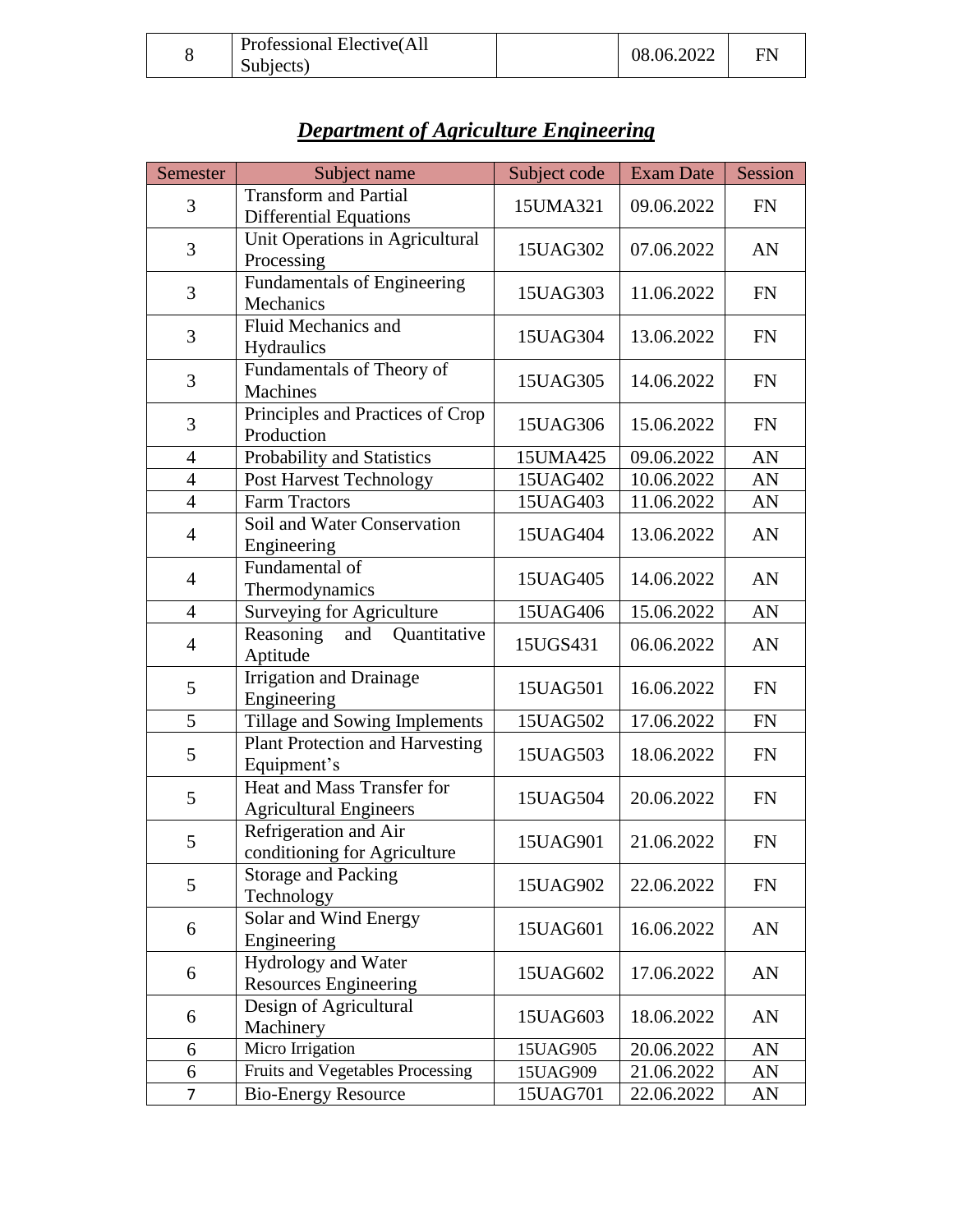|                             | Technology                              |          |            |           |
|-----------------------------|-----------------------------------------|----------|------------|-----------|
|                             | Dairy and Food Engineering              | 15UAG702 | 23.06.2022 | AN        |
| Farm Management and Finance |                                         | 15UAG703 | 24.06.2022 | AN        |
|                             | <b>Watershed Management</b>             | 15UAG904 | 25.06.2022 | AN        |
| 8                           | <b>Professional Ethics</b>              | 15UME801 | 06.06.2022 | <b>FN</b> |
| 8                           | Professional Elective (All<br>Subjects) |          | 08.06.2022 | FN        |

# **Open Elective Courses**

| <b>SEM</b> | <b>SUBJECT</b><br><b>CODE</b> | <b>SUBJECT NAME</b>                                  | <b>DATE</b> | <b>SESSION</b> |
|------------|-------------------------------|------------------------------------------------------|-------------|----------------|
| 6/7/8      | 15UAG973                      | <b>Fundamentals of Horticulture</b>                  | 08.06.2022  | AN             |
| 6/7/8      | 15UAG974                      | Organic Farming technology                           | 08.06.2022  | AN             |
| 6/7/8      | 15UAG976                      | Seed Production Technology                           | 08.06.2022  | AN             |
| 6/7/8      | 15UBM951                      | <b>Biomedical Instrumentation Systems</b>            | 08.06.2022  | AN             |
| 6/7/8      | 15UBM952                      | <b>Computer Applications in Medicine</b>             | 08.06.2022  | AN             |
| 6/7/8      | 15UBM953                      | Forensic science in health care                      | 08.06.2022  | AN             |
| 6/7/8      | 15UCE971                      | <b>Remote Sensing and GIS</b>                        | 08.06.2022  | AN             |
| 6/7/8      | 15UCE972                      | Air Pollution and Control Engineering                | 08.06.2022  | AN             |
| 6/7/8      | 15UCE973                      | <b>Environmental and Social Impact</b><br>Assessment | 08.06.2022  | AN             |
| 6/7/8      | 15UCE974                      | <b>Disaster Management</b>                           | 08.06.2022  | AN             |
| 6/7/8      | 15UCE975                      | <b>Environmental Science and Engineering</b>         | 08.06.2022  | AN             |
| 6/7/8      | 15UCH951                      | Corrosion science and Engineering                    | 08.06.2022  | AN             |
| 6/7/8      | 15UCS971                      | Programming with $C++$                               | 08.06.2022  | AN             |
| 6/7/8      | 15UCS972                      | Programming with Java                                | 01.07.2022  | AN             |
| 6/7/8      | 15UCS976                      | Internet of Things                                   | 08.06.2022  | AN             |
| 6/7/8      | 15UEC971                      | <b>Consumer Electronics</b>                          | 08.06.2022  | AN             |
| 6/7/8      | 15UEC976                      | <b>Sensors and Actuators</b>                         | 08.06.2022  | AN             |
| 6/7/8      | 15UEE971                      | Non Conventional Energy Sources and<br>Applications  | 08.06.2022  | AN             |
| 6/7/8      | 15UEE972                      | <b>Electric and Hybrid Vehicles</b>                  | 08.06.2022  | AN             |
| 6/7/8      | 15UEE973                      | <b>Solar Power Plants</b>                            | 08.06.2022  | AN             |
| 6/7/8      | 15UEE974                      | <b>MEMS</b>                                          | 08.06.2022  | AN             |
| 6/7/8      | 15UEE975                      | Principles of Robotics                               | 08.06.2022  | AN             |
| 6/7/8      | 15UEE976                      | <b>Applied Soft Computing</b>                        | 08.06.2022  | AN             |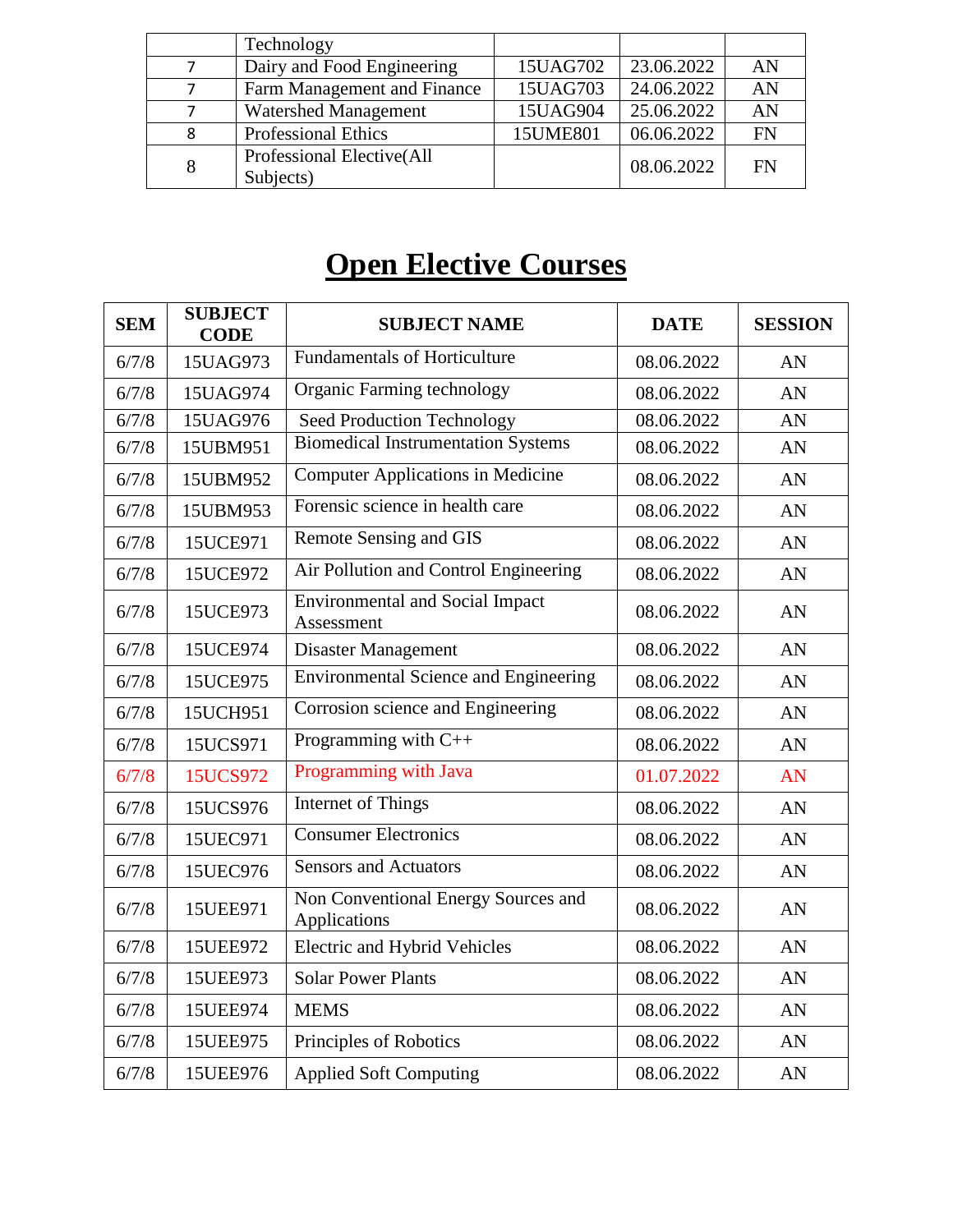| 6/7/8 | 15UEN951 | Speak better, Write better                    | 08.06.2022 | AN |
|-------|----------|-----------------------------------------------|------------|----|
| 6/7/8 | 15UEN952 | <b>English for Competitive Exam</b>           | 08.06.2022 | AN |
| 6/7/8 | 15UFR971 | French for Engineers                          | 08.06.2022 | AN |
| 6/7/8 | 15UGR972 | German for Engineers                          | 08.06.2022 | AN |
| 6/7/8 | 15UGR973 | <b>Advanced German for Engineers</b>          | 08.06.2022 | AN |
| 6/7/8 | 15UIT971 | PC Trouble shooting                           | 08.06.2022 | AN |
| 6/7/8 | 15UIT972 | <b>Social Networks</b>                        | 08.06.2022 | AN |
| 6/7/8 | 15UIT974 | <b>Animation Technology</b>                   | 08.06.2022 | AN |
| 6/7/8 | 15UIT978 | <b>Website Designing</b>                      | 08.06.2022 | AN |
| 6/7/8 | 15UGS751 | Elements of Machine Learning for<br>Engineers | 08.06.2022 | AN |
| 6/7/8 | 15UJN973 | Japanese for Engineers                        | 08.06.2022 | AN |
| 6/7/8 | 15UME971 | Industrial Psychology and Work Ethics         | 08.06.2022 | AN |
| 6/7/8 | 15UME972 | <b>Industrial Safety and Engineering</b>      | 08.06.2022 | AN |
| 6/7/8 | 15UME973 | Synthesis of nanomaterial                     | 08.06.2022 | AN |
| 6/7/8 | 15UME974 | Principles of Management                      | 08.06.2022 | AN |
| 6/7/8 | 15UME975 | <b>Total Quality Management</b>               | 08.06.2022 | AN |

#### *ONE CREDIT COURSES*

| <b>SEM</b> | <b>SUBJECT</b><br><b>CODE</b> | <b>SUBJECT NAME</b>                           | <b>DATE</b> | <b>SESSION</b> |
|------------|-------------------------------|-----------------------------------------------|-------------|----------------|
|            | 15UCE862                      | <b>Practical Aspects of Architecture</b>      | 07.06.2022  | <b>FN</b>      |
| 7          | 15UCE872                      | <b>Special Concretes</b>                      | 07.06.2022  | <b>FN</b>      |
| 7          | 15UCE873                      | <b>Health Monitoring of Structures</b>        | 07.06.2022  | <b>FN</b>      |
| 7          | 15UCE874                      | <b>Building Energy Audit</b>                  | 07.06.2022  | <b>FN</b>      |
| $\tau$     | 15UCH867                      | <b>Enzymes for Environmental Applications</b> | 07.06.2022  | <b>FN</b>      |
| 7          | 15UCH871                      | <b>Membrane Technology</b>                    | 07.06.2022  | <b>FN</b>      |
| 7          | 15UAG871                      | Solar PV System                               | 07.06.2022  | <b>FN</b>      |
| 7          | 15UBM869                      | Artificial Intelligence in Health Care        | 07.06.2022  | <b>FN</b>      |
|            | 15UME863                      | <b>Solar Energy</b>                           | 07.06.2022  | <b>FN</b>      |
|            | 15UEE867                      | <b>Energy Storage Systems</b>                 | 07.06.2022  | <b>FN</b>      |